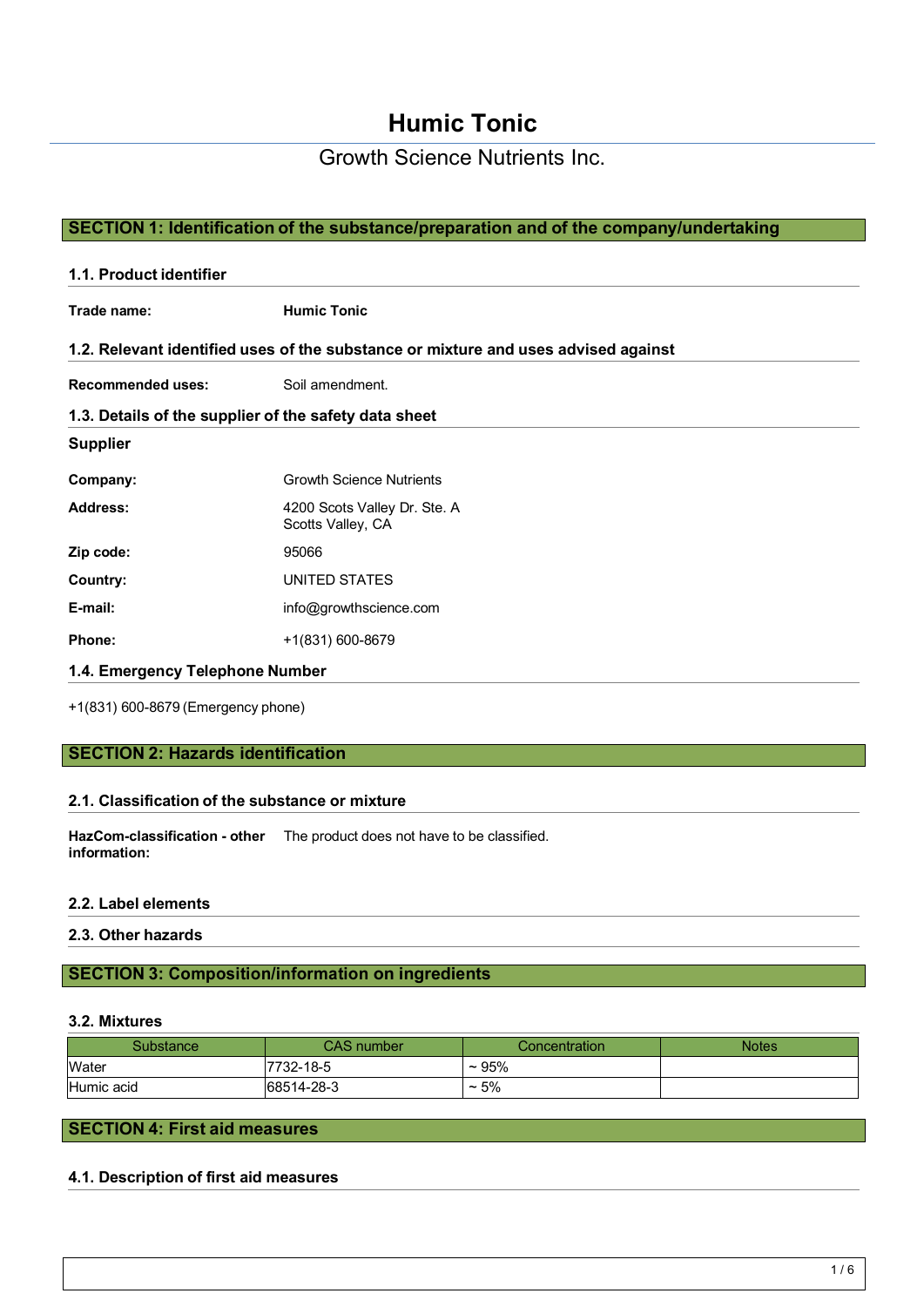## Growth Science Nutrients Inc.

| Inhalation:          | Seek fresh air, wash out mouth with water and blow nose thoroughly.                                                          |
|----------------------|------------------------------------------------------------------------------------------------------------------------------|
| Ingestion:           | Wash out mouth thoroughly and drink 1-2 glasses of water in small sips.                                                      |
| <b>Skin contact:</b> | Wash the skin with water. Remove contaminated clothing.                                                                      |
| Eye contact:         | Flush with water (preferably using eyewash equipment) until irritation subsides. Seek<br>medical advice if symptoms persist. |

#### **4.2. Most important symptoms and effects, both acute and delayed**

None known.

#### **4.3. Indication of any immediate medical attention and special treatment needed**

None.

| <b>SECTION 5: Fire-fighting measures</b> |
|------------------------------------------|
|------------------------------------------|

#### **5.1. Extinguishing media**

**Suitable extinguishing media:** Not applicable. **Unsuitable extinguishing media:** Not applicable.

#### **5.2. Special hazards arising from the substance or mixture**

#### **5.3. Advice for fire-fighters**

## **SECTION 6: Accidental release measures**

#### **6.1. Personal precautions, protective equipment and emergency procedures**

#### **6.2. Environmental precautions**

Avoid unnecessary release to the environment. Prevent spillage from entering drains and/or surface water.

#### **6.3. Methods and material for containment and cleaning up**

Sweep up/collect spills for possible reuse or transfer to suitable waste containers.

#### **6.4. Reference to other sections**

See section 8 for type of protective equipment. See section 13 for instructions on disposal.

#### **SECTION 7: Handling and storage**

#### **7.1. Precautions for safe handling**

No special requirements. Avoid contact with skin and eyes.

#### **7.2. Conditions for safe storage, including any incompatibilities**

Store in an area with secondary containment.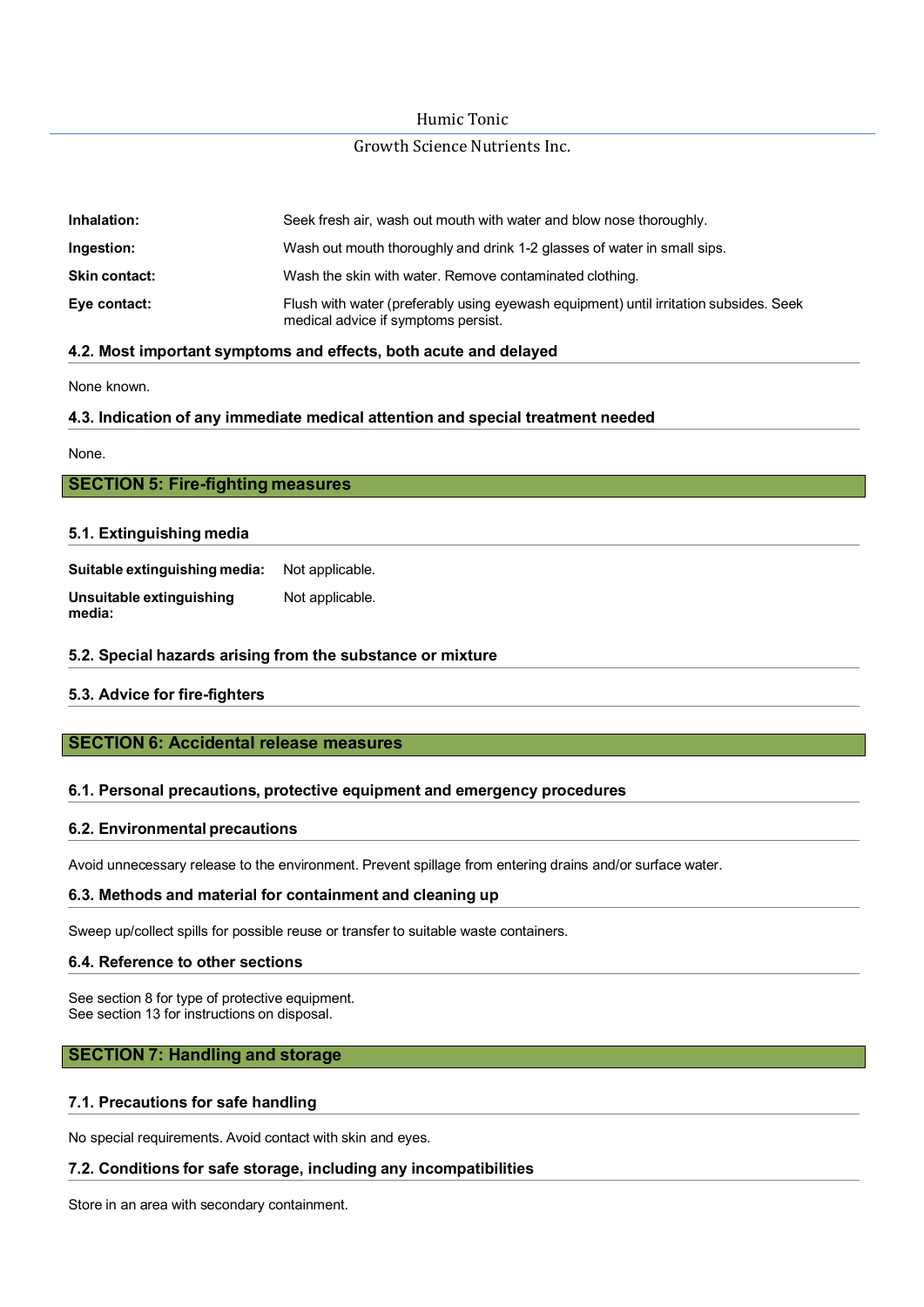# Growth Science Nutrients Inc.

### **7.3. Specific end use(s)**

## **SECTION 8: Exposure controls/personal protection**

#### **8.1. Control parameters**

| Occupational exposure limit: | Contains no substances subject to reporting requirements |
|------------------------------|----------------------------------------------------------|
|                              |                                                          |

#### **8.2. Exposure controls**

**Appropriate engineering controls:** Provide sufficient ventilation during operations which cause vapour formation.

**Personal protective equipment,** Wear safety goggles if there is a risk of eye splash. **eye/face protection:**

**Personal protective equipment,** Wear gloves. **hand protection:**

**Personal protective equipment,** Wear suitable protective clothing. **skin protection:**

**Personal protective equipment,** Not required. **respiratory protection:**

## **SECTION 9: Physical and chemical properties**

#### **9.1. Information on basic physical and chemical properties**

| Parameter                               |                  | Value/unit        |
|-----------------------------------------|------------------|-------------------|
| <b>State</b>                            | Liquid           |                   |
| Colour                                  | Brown            |                   |
| Odour                                   | Mild             |                   |
| Solubility                              | Water soluble.   |                   |
| Explosive properties                    |                  |                   |
| Oxidising properties                    |                  |                   |
| Parameter                               | Value/unit       | <b>Remarks</b>    |
| pH (solution for use)                   | $10 - 11$        |                   |
| pH (concentrate)                        |                  | Not applicable.   |
| Melting point                           | $^{\circ}C$      | Not applicable.   |
| Freezing point                          | $-2 °C$          |                   |
| Initial boiling point and boiling range | 104 °C           |                   |
| <b>Flash Point</b>                      | $^{\circ}C$      | Not applicable.   |
| Evaporation rate                        | 0.4              | Water.            |
| Flammability (solid, gas)               |                  | Not applicable.   |
| <b>Flammability limits</b>              |                  | Not applicable.   |
| <b>Explosion limits</b>                 | vol <sub>%</sub> | Not applicable.   |
| Vapour pressure                         | 14.2 mmHg        | $20^{\circ}$ C    |
| Vapour density                          |                  | $20^{\circ}$ C    |
| Relative density                        | 1.109            | Specific gravity. |
| Partition coefficient n-octonol/water   |                  | 100% Water.       |
| Auto-ignition temperature               | $^{\circ}$ C     | Not applicable.   |
| Decomposition temperature               | °C               | Not applicable.   |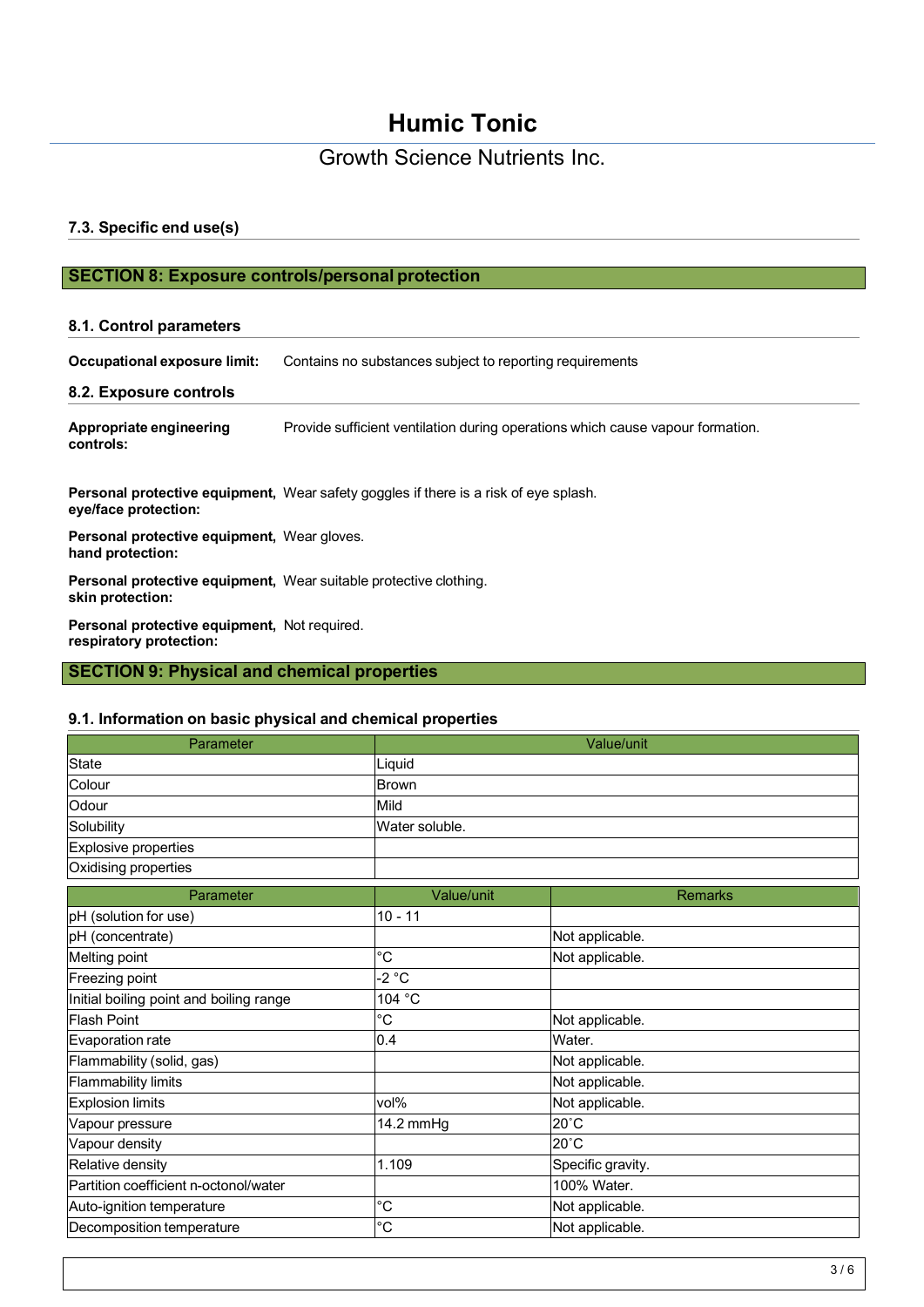## Growth Science Nutrients Inc.

| Viscosity          | 600<br>$\sim$<br>~<br>יט<br>$  -$ |                     |
|--------------------|-----------------------------------|---------------------|
| Odour<br>threshold | lppm                              | applicable.<br>'Not |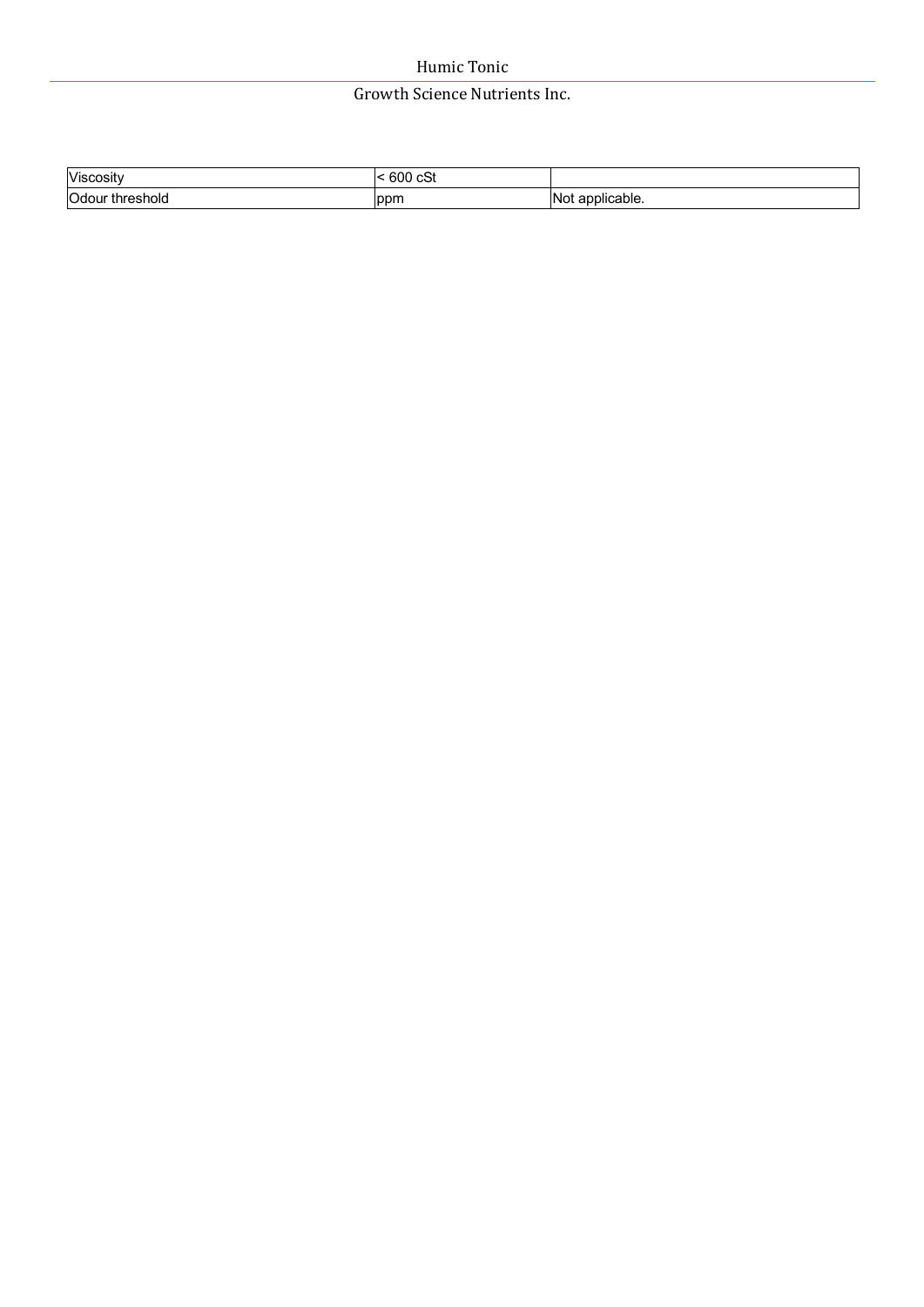# **Safety Data Sheet**

Carbon Plus Humic Acid 12%

## **9.2 Other information**

## **SECTION 10: Stability and reactivity**

| 10.1. Reactivity                             |         |  |
|----------------------------------------------|---------|--|
| Not reactive.                                |         |  |
| 10.2. Chemical stability                     |         |  |
| Stable.                                      |         |  |
| 10.3. Possibility of hazardous reactions     |         |  |
| None known.                                  |         |  |
| 10.4. Conditions to avoid                    |         |  |
| None known.                                  |         |  |
| 10.5. Incompatible materials                 |         |  |
| Strong oxidisers.                            |         |  |
| 10.6. Hazardous decomposition products       |         |  |
| None known.                                  |         |  |
| <b>SECTION 11: Toxicological information</b> |         |  |
|                                              |         |  |
| 11.1. Information on toxicological effects   |         |  |
| Acute toxicity - oral:                       | No data |  |
| <b>Skin corrosion/irritation:</b>            | No data |  |

**Serious eye damage/eye irritation:** No data

**Respiratory sensitisation or skin sensitisation:** None known.

**Germ cell mutagenicity:** Based on available data, the classification criteria are not met.

### **Carcinogenic properties:** The product does not have to be classified.

## **SECTION 12: Ecological information**

#### **12.1. Toxicity**

#### **12.2. Persistence and degradability**

Potentially degradable.

#### **12.3. Bioaccumulative potential**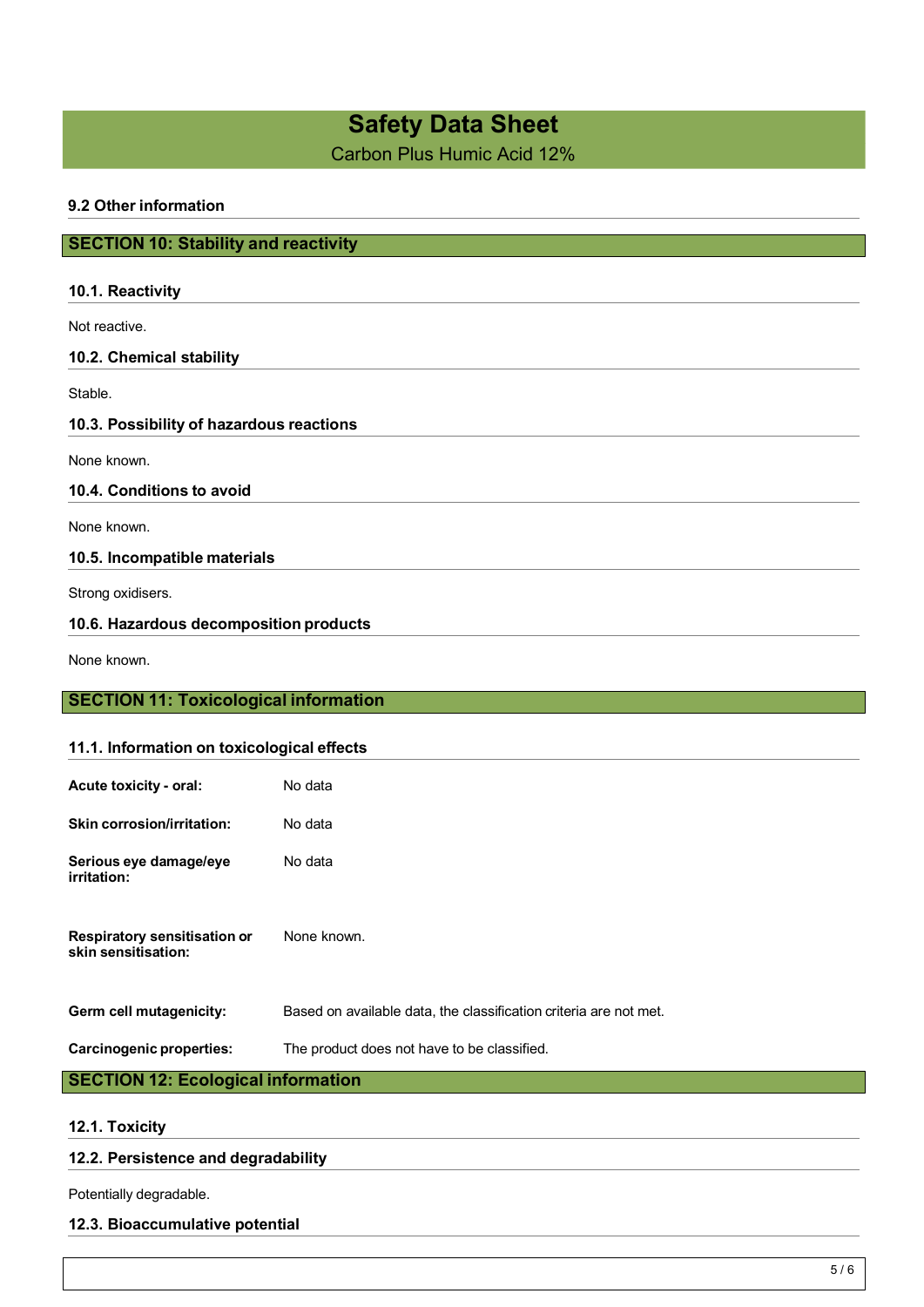## Growth Science Nutrients Inc.

No bioaccumulation expected.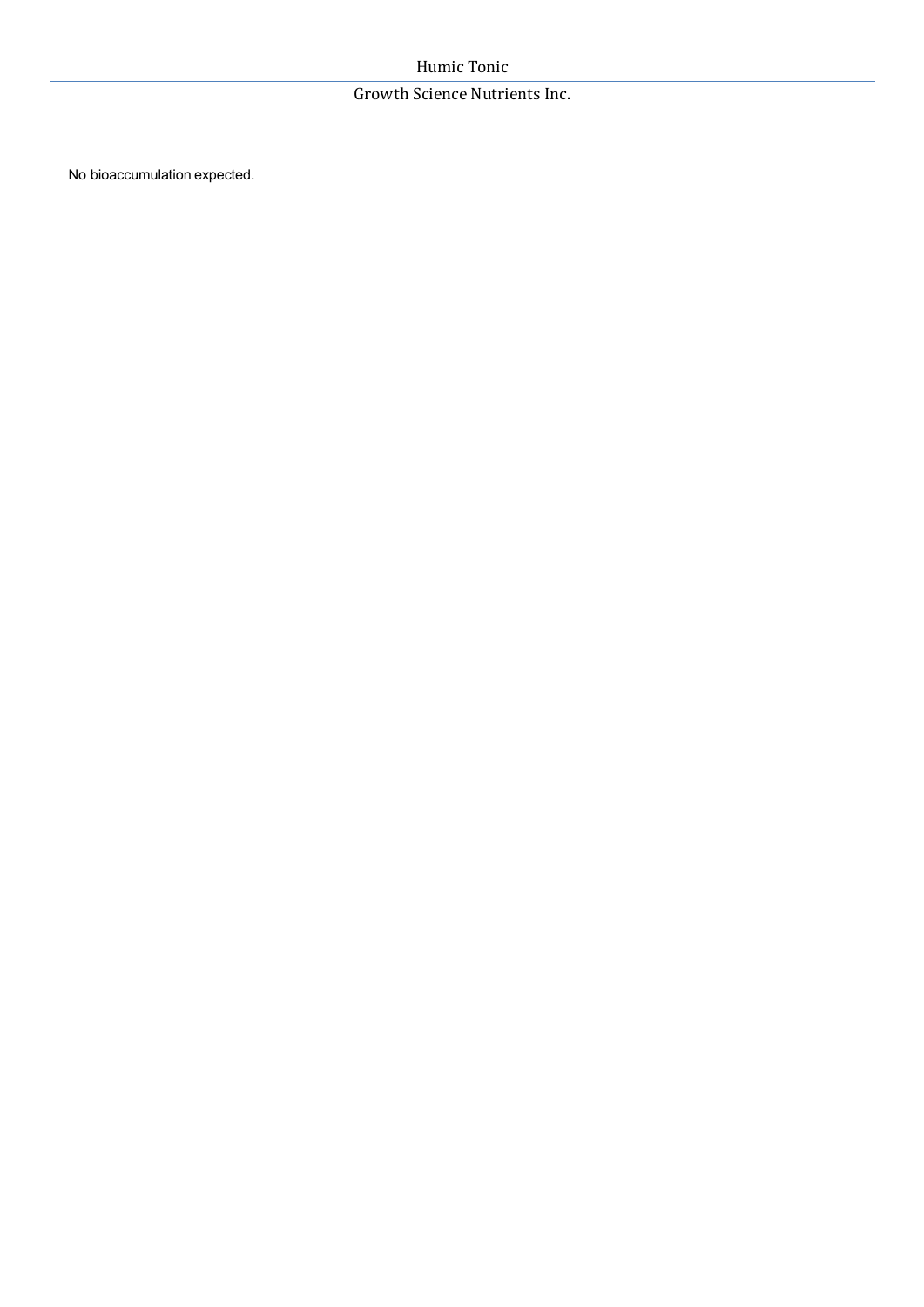# **Safety Data Sheet**

Carbon Plus Humic Acid 12%

## **12.4. Mobility in soil**

Solubility in water: Completely miscible

## **12.5. Results of PBT and vPvB assessment**

None known.

#### **12.6. Other adverse effects**

None known.

## **SECTION 13: Disposal considerations**

#### **13.1. Waste treatment methods**

Dispose of in accordance with Local Authority requirements.

## **SECTION 14: Transport information**

**14.1. UN-No.:** Not applicable. **14.4. Packing group:** Not applicable. **14.2. UN proper shipping name: 14.3. Transport hazard class(es):**

Not applicable.

# Not applicable. **14.5. Environmental hazards:**

Not applicable.

#### **14.6. Special precautions for user**

None.

## **14.7. Transport in bulk according to Annex II of MARPOL73/78 and the IBC code**

Not applicable.

**Other Information:** DOT Class 55 Lignin Pitch - Harmonized Tariff Code for US:3804.00.1000-0

## **SECTION 15: Regulatory information**

## **15.1. Safety, health and environmental regulations/legislation specific for the substance or mixture**

| <b>Special Provisions:</b>         | ADR/RID (2007) ECHA FAQ 7.7. GHS / CLP (EC NO1272/2008) GHS USA June, 2015. |
|------------------------------------|-----------------------------------------------------------------------------|
| <b>Authorisations/limitations:</b> | Global inventory status:                                                    |
| <b>TSCA:</b>                       | All ingredients are on the inventory or exempt from listing.                |
| <b>CERCLA:</b>                     | None of the ingredients are on the inventory.                               |
| <b>NFPA ratings</b>                |                                                                             |
| Health hazard:                     | 0                                                                           |
| Flammability:                      | 0                                                                           |
| Instability:                       | 0                                                                           |